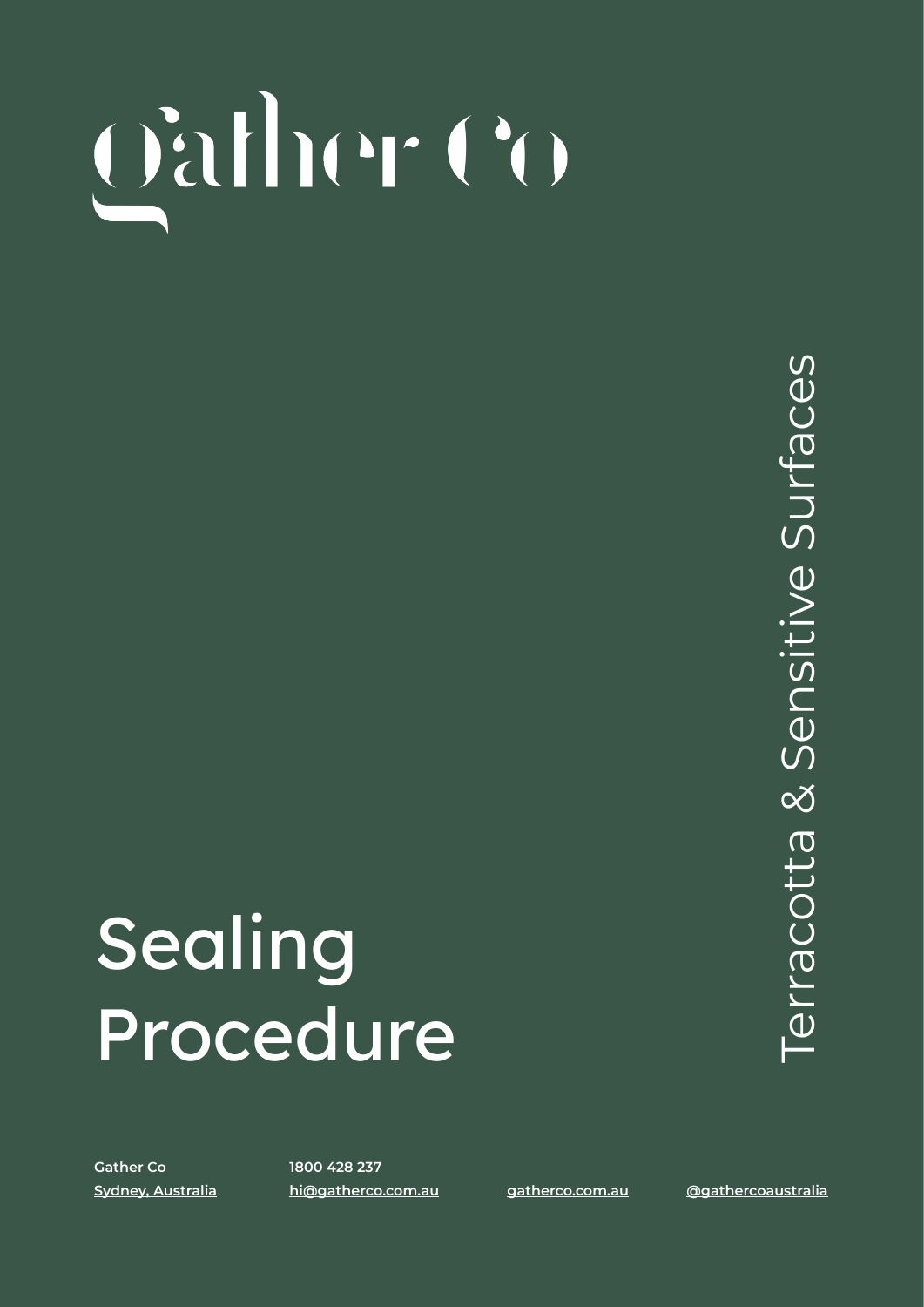## Special Notes

Sealing is an essential step in the installation process and paramount to maintaining the aesthetic of newly installed surfaces.

Gather Co is pleased to nominate Actichem Australia as our recommended sealer supplier. Actichem is a highly reputable brand, known for industry leading quality and a willingness to back their products.

This document is intended as a guide only. Requirements for each project will vary depending on site conditions and the surface being treated.

To ensure suitability, always conduct testing over a small discrete area prior to the commencement of any sealing works.

All further enquiries must be made with Actichem directly.

ACTICHEM™ 1800 108 800 / [actichem.com.au](http://actichem.com.au)

*Gather Co does not extend warranty over any Actichem product. All warranty claims attaining to sealing agents must be made with Actichem directly. Please click [HERE](https://www.dropbox.com/sh/ynsjezk4ikgcuf1/AACwFUkGDUG7mDKiEyiigcBoa?dl=0) to view their full warranty.*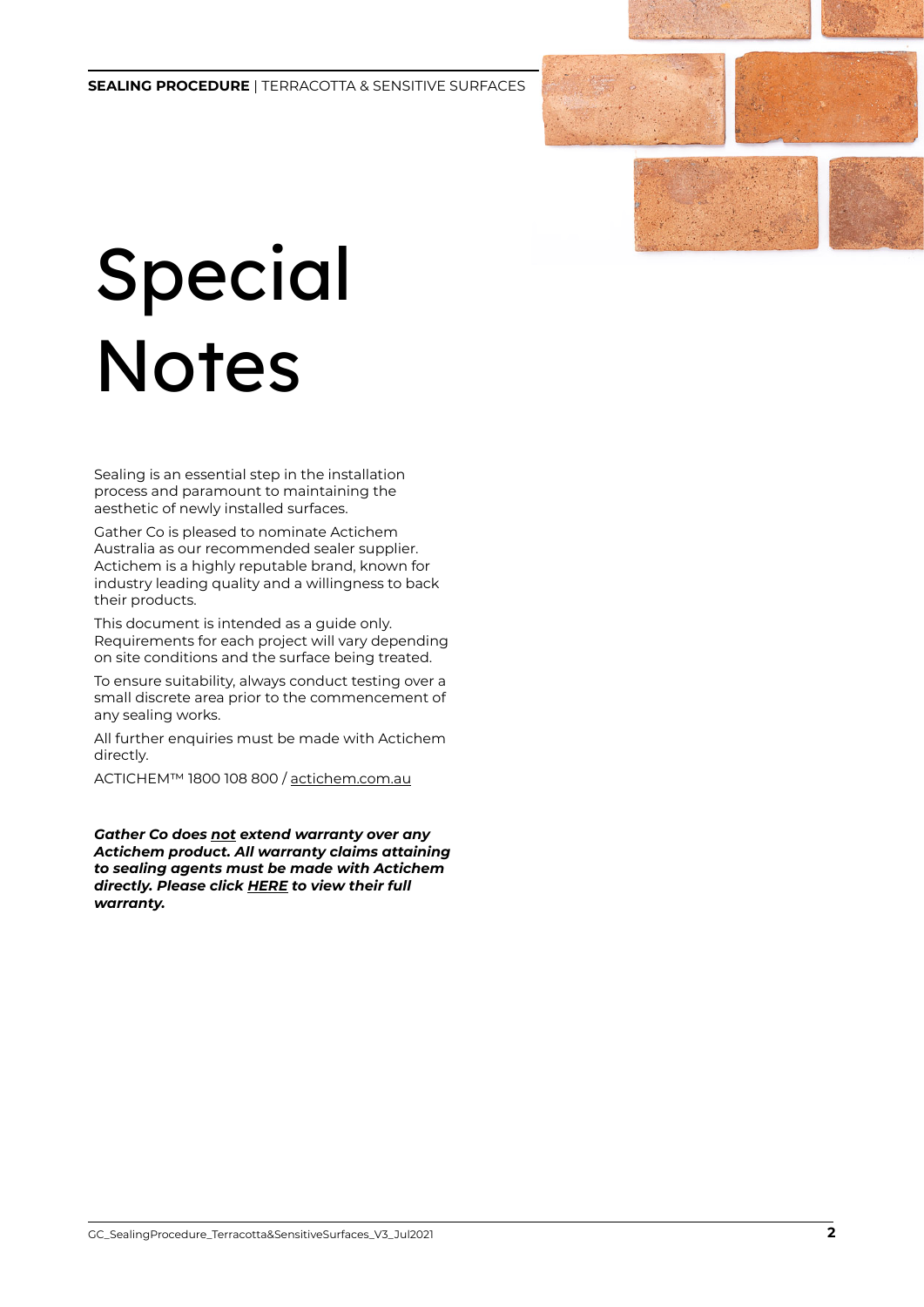### **1.) SEALING FORETHOUGHTS**

| 11  | <b>Supply Partner</b> |  |
|-----|-----------------------|--|
| 1.2 | Weather Conditions    |  |
| 1.3 | Coverage              |  |

#### **2. SEALING PROCEDURE**

| 2.1                                                         | <b>Product Discussed</b> | 5 |                  |
|-------------------------------------------------------------|--------------------------|---|------------------|
| 2.2                                                         | Adhesive Compatibility   |   |                  |
| 2.3                                                         | Preporation              | 5 |                  |
| 2.4                                                         | Equipment                | 5 |                  |
| 2.5                                                         | Method                   | 5 |                  |
| 2.6                                                         | <b>Cure Periods</b>      | 5 |                  |
| 2.7                                                         | Clean Up                 | 6 |                  |
| <b>MAINTENANCE</b><br><b>OVERVIEW</b>                       |                          |   | able of Contents |
| 3.1                                                         | Cleaning                 | 6 |                  |
| 3.2                                                         | Re-Sealing               | 6 |                  |
|                                                             |                          |   |                  |
| GC_SealingProcedure_Terracotta&SensitiveSurfaces_V3_Jul2021 |                          |   | 3                |
|                                                             |                          |   |                  |

#### **3. MAINTENANCE OVERVIEW**

| 3.1 | Cleaning   |   |
|-----|------------|---|
| 3.2 | Re-Sealing | r |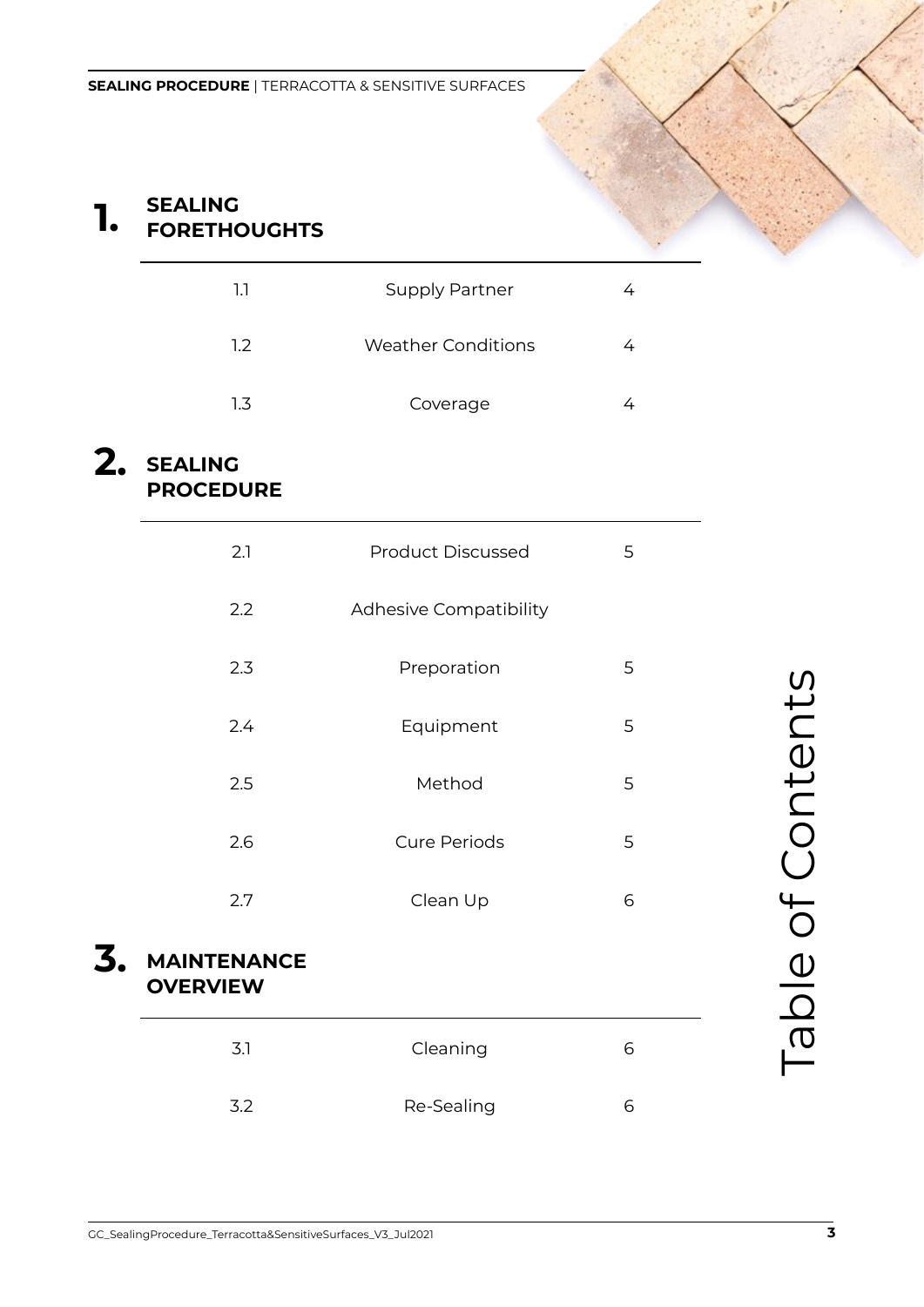#### **1. SEALING FORETHOUGHTS**

When selecting any product within the Gather Co collection, consideration must to be given to ensure each product is suitable for the intended application.

Gather Co is pleased to provide the following advice in addition to the product sale. In almost all cases, we recommend following the manufacturers directives. These tips are to be used in conjunction with the relevant Australian Standards.

Gather Co recommends sampling sealing products & procedures prior to commencing site works, to ensure appropriate measures have been addressed.

Gather Co has partnered with highly reputable industry leaders to supply the very best in waterproofing, grouts, adhesive and sealing products. When using our recommended products, it is always advised to follow the manufacturers guides and specifications.

#### **1.1 Supply Partner**

Our recommended sealing supply brand is: ACTICHEM™ 1800 108 800 / [actichem.com.au](http://actichem.com.au)

When applying any product detailed in this document, the following must be taken into account:

#### **1.2 Weather Conditions**

An important consideration is weather. Air temperatures during the sealing process should sit between 15 and 30 degrees celsius. Strictly avoid exposure to any moisture whilst the sealing agent is in the prescribed curing period.

#### **1.3 Coverage**

The following tables can be used as an approximate guide when quantifying the required sealer volumes:

Actichem - Defender CSD 50

| <b>MATERIAL</b>           | <b>HONED</b><br>(m <sup>2</sup> /Litre) | <b>TEXTURED</b><br>(m <sup>2</sup> /Litre) |
|---------------------------|-----------------------------------------|--------------------------------------------|
| <b>BASALT</b>             | 16.00                                   | 10.00                                      |
| <b>GRANITE</b>            | 16.00                                   | 13.00                                      |
| <b>LIMESTONE</b>          | 13.00                                   | 10.00                                      |
| <b>MARBLE</b>             | 13.00                                   | 10.00                                      |
| <b>PORPHYRY</b>           | 16.00                                   | 13.00                                      |
| <b>QUARTS</b>             | 13.00                                   | 10.00                                      |
| <b>SANDSTONE</b>          | 4.00                                    | 4.00                                       |
| <b>SLATE</b>              | 5.00                                    | 5.00                                       |
| <b>TERRACOTTA / BRICK</b> | 6.00                                    | 6.00                                       |
| <b>TRAVERTINE</b>         | 13.00                                   | 10.00                                      |

#### Actichem - Solv Sealer Gold

| <b>MATERIAL</b>           | <b>POOL SURROUND</b><br>(m <sup>2</sup> /Litre) |
|---------------------------|-------------------------------------------------|
| <b>BASALT</b>             | 6.00                                            |
| <b>GRANITE</b>            | 8.00                                            |
| <b>LIMESTONE</b>          | 6.00                                            |
| <b>MARBLE</b>             | 6.00                                            |
| <b>PORPHYRY</b>           | 8.00                                            |
| <b>QUARTS</b>             | 6.00                                            |
| <b>SANDSTONE</b>          | 3.00                                            |
| <b>SLATE</b>              | 4.00                                            |
| <b>TERRACOTTA / BRICK</b> | 6.00                                            |
| <b>TRAVERTINE</b>         | 8.00                                            |

*\*Please note - these values are approximates, based on 2 coasts and may vary significantly due to atmospheric conditions, application method, stone formation and surface texture.*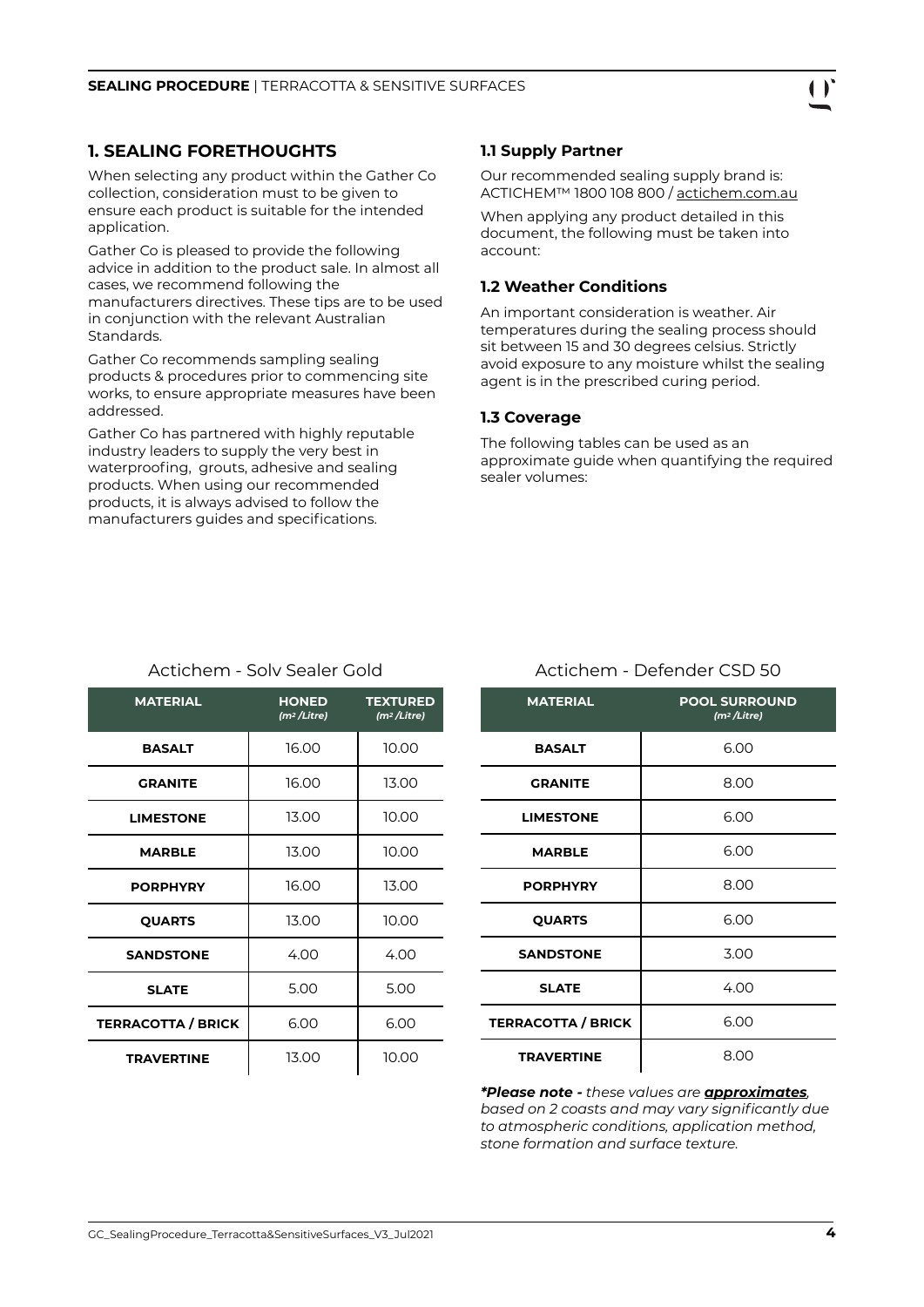#### **2. SEALING PROCEDURE**

The following procedure has been developed as best practice for sealing terracotta & sensitive surfaces. Typically , these products will require a specialised sealer treatment. This will assist in protecting against sustained exposure to water, salt, organic matter, body oils, and food/beverages contaminants - all of which have the capacity to negatively impact both the visual appearance and physical integrity of installations.

When employing the proceeding method, we highly recommend applying both Defender CSD 50 & Solv Sealer Gold by Actichem.

Always follow the direct guidance of Actichem when applying any of their products:

ACTICHEM™ 1800 108 800 / [actichem.com.au](http://actichem.com.au)

#### **2.1 Product Discussed**

#### **Actichem Defender CSD 50:**

Consolidates and strengthens the exposed surface, whilst adding powerful water repellency.

#### **Actichem Solv Sealer Gold:**

Provides repellency against oily grimes, food, beverages and water ingress.

#### **2.2 Adhesive Compatibility**

When a surface is pre-sealed with CSD 50 Defender by Actichem prior to installation, it will become highly water repellent. This means that a standard water based adhesive may not effectively adhere to the surface. Only a suitable polymer modified adhesive can be used, which is specifically designed to overcome the repellency of a penetrating sealer.

We only recommend the use of 335 Premium Flexible Adhesive by Laticrete when pre-sealing with CSD 50 Defender by Actichem.

#### **2.3 Preparation**

Actichem sealers are comprised of artificial chemicals. This necessitates the engagement of adequate PPE during preparation, application and clean-up procedures. Protective equipment must include; rubber gloves, safety glasses, covered footwear and full-length clothing.

#### **2.4 Equipment**

- 1. PPE.
- 2. Flat bottom plastic tray.
- 3. Rubber squeegee.
- 4. White colour fast non- staining absorbent cloth.
- 5. Sponge or paint pad.

#### **2.5 Method**

1. Consult directly with Actichem before applying any of their products:

ACTICHEM™ 1800 108 800 / [actichem.com.au](http://actichem.com.au)

- 2. Don personal protective equipment (PPE).
- 3. To ensure compatibility, always test sealers on a small inconspicuous zone, prior to attempting the greater surface treatment.
- 4. Newly installed surfaces must be fully cured for a minimum of 48 hours, before applying any sealing agents.
- 5. Ensure the surface being sealed is entirely free from contamination and completely dry.
- 6. Both Defender CSD 50 & Solv Sealer Gold by Actichem are single part products that must **not** be diluted.
- 7. Apply Defender CSD 50 by Actichem using a pump sprayer, paint pad applicator, lamb's wool applicator, sponge or brush.
- 8. Allow penetration for up to 5 minutes. If surface is drying within this period, apply additional sealant to maintain surface moisture for a minimum of 5 minutes.
- 9. On horizontal surfaces a rubber squeegee may be used to migrate any excess sealant to the next section receiving treatment.
- 10. Wipe treated surface completely dry using clean cotton, paper or microfibre towels after each application. **DO NOT** ALLOW EXCESS CHEMICAL TO DRY ON THE SURFACE. Methylated Spirits may be applied with a clean towel to remove any dried surface residue.
- 11. Ensure that only a maximum of 10m2 is treated at a time. Complete steps 7, 8, 9 & 10 before progressing to the next 10m2 section.
- 12. A minimum of two applications must be administered. Porous surfaces may require additional treatments.
- 13. After an initial 2-hour drying period, conduct testing to ensure the surface is adequately sealed. Simply apply water to a small sample section. If the water penetrates, an additional application is necessary.
- 14. Supplementary to the Defender CSD 50 treatment, a final coat of Solv Sealer Gold By Actichem must be applied. Only attempt this after a 1 week curing period has been observed. Simply repeat the above procedure.

Always consult Actichem directly before applying any of their products:

ACTICHEM™ 1800 108 800 / [actichem.com.au](http://actichem.com.au)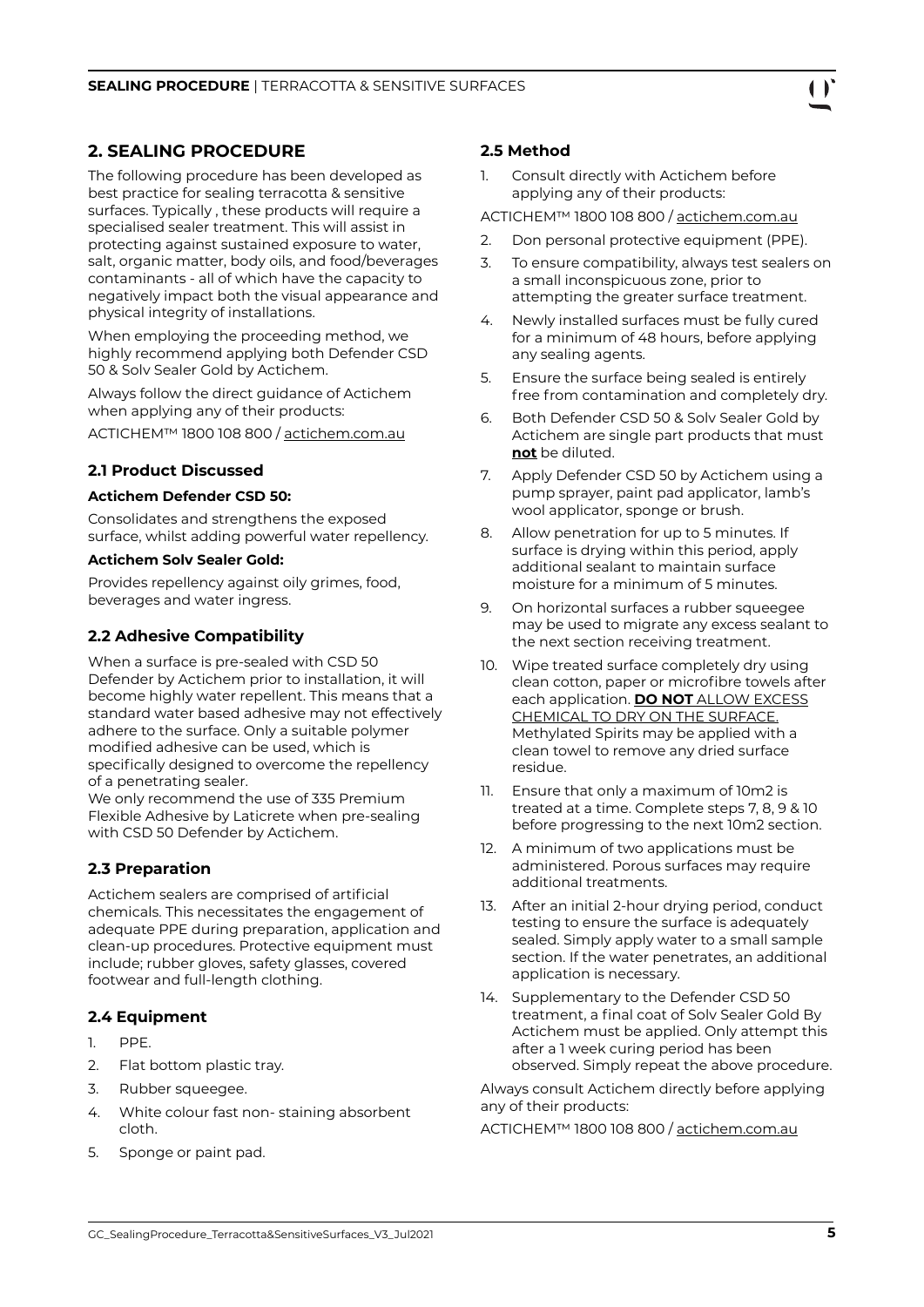

#### **2.6 Cure Periods**

Allow 30 minutes drying time between coats of Defender CSD 50 by Actichem.

Solve Sealer Gold by Actichem may only be applied after a one week curing period has been observed, following the final coat of Defender CSD by Actichem.

Please note - these time frames relate to conditions of 20°C & 70% RH. If temperatures are lower or humidity is higher, cure periods may increase

Light foot traffic across sealed surface is acceptable after a minimum 12 hour curing period. Keep dry for the first 24 hours after application.

Full cure is achieved between 14-28 days.

#### **2.7 Clean Up**

Clean tools with mineral spirits after use. Please remain considerate of the environment and dispose of all excess chemical responsibly.

#### **3. MAINTENANCE OVERVIEW**

Ongoing maintenance regimes may vary from surface to surface. Regular cleaning will reduce the risk of soiling through dirt, mould and efflorescence. Please refer to our "Maintenance Guide" document for further detail on compatible products and best practice procedures.

#### **3.1 Cleaning**

ProNeutro from Actichem is a new generation, neutral pH detergent that is great for natural stone surfaces. Only competent and experienced cleaning professionals should attempt the use of acid based products on stone surfaces.

For further advice, please contact Actichem directly:

ACTICHEM™ 1800 108 800 / [actichem.com.au](http://actichem.com.au)

#### **3.2 Re-Sealing**

Both Solv Sealer Gold & Defender CSD 50 by Actichem will provide ultimate protection for up to 15 years. That said, application methods, weather conditions, traffic and invasive cleaning chemicals may significantly reduce this timespan. It is highly recommended that sealers be re-applied every 5 – 7 years in commercial settings or wherever the treated surface is exposed to harsh conditions.

For further advice, please contact Actichem directly:

ACTICHEM™ 1800 108 800 / [actichem.com.au](http://actichem.com.au)